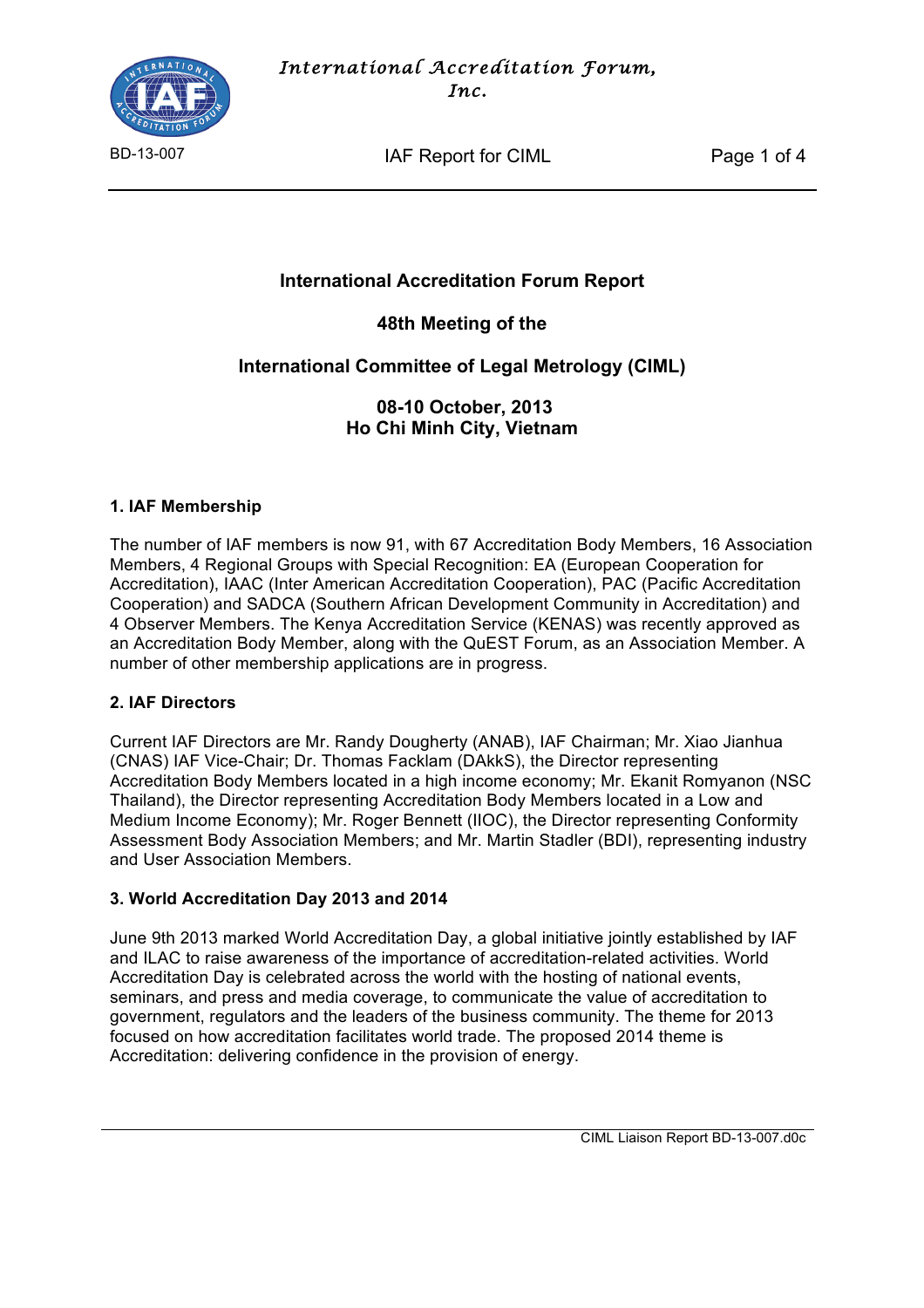

BD-13-007 **IAF Report for CIML** Page 2 of 4

# **4. IAF Committee Chairs**

Current Committee Chairs are: Mr. Roger Bennett (IIOC), Chair of the Conformity Assessment Body Advisory Committee (CABAC); Mr. Jon Murthy (UKAS), Chair of the Communications and Marketing Committee, Venkataraman Balakrishnan (NABCB), Chair of the Development Support Committee (DSC); Mr. Steve Keeling (JAS-ANZ), Chair of the MLA Committee; Mr. Ekanit Romyanon (NSC Thailand), Chair of the Technical Committee (TC); and Mr. Martin Stadler (BDI), Chair of the User Advisory Committee (UAC).

#### **5. IAF Publications**

Publications Since October 2012

- a) IAF ML3: 2012 Procedure for Responding to Inquiries on IAF MLA Signatory Equivalence, published Oct. 2012
- b) IAF ML4: 2012 Policies and Procedures for a Multilateral Recognition Arrangement on the Level of Single Accreditation Bodies and on the Level of Regional Groups, published Oct. 2012
- c) IAF PR4: Structure of IAF MLA and Endorsed Normative Documents, published Nov. 2012
- d) IAF/ILAC A3: 01/2013 IAF/ILAC Multi-Lateral Mutual Recognition Arrangements (Arrangements): Narrative Framework for Reporting on the Performance of an Accreditation Body (AB) – A Tool for the Evaluation Process, published Jan. 2013
- e) IAF ID5: 2013 Informative Document for the Transition of Information Security System Accreditation to ISO/IEC 27006: 2011 from ISO/IEC 27006, published Jan. 2013
- f) IAF/ILAC A2: 01/2013 IAF/ILAC Multi-Lateral Mutual Recognition Arrangements (Arrangements): Requirements for Evaluation of a Single Accreditation Body, published Jan. 2013
- g) IAF MD10: 2013 IAF Mandatory Document for the Assessment of Certification Body Management of Competence in Accordance with ISO/IEC 17021, published Feb. 2013
- h) OG-D-2003 IECEE-ILAC-IAF Guidance for the Conduct of Unified Assessments in the Electro-technical Sector – October 2012. Link provided to provisional document under IAF Publications, Documents for General Information, published Mar. 2013
- i) IAF MD5: 2013 Mandatory Document for Duration of QMS and EMS Audits, published Mar. 2013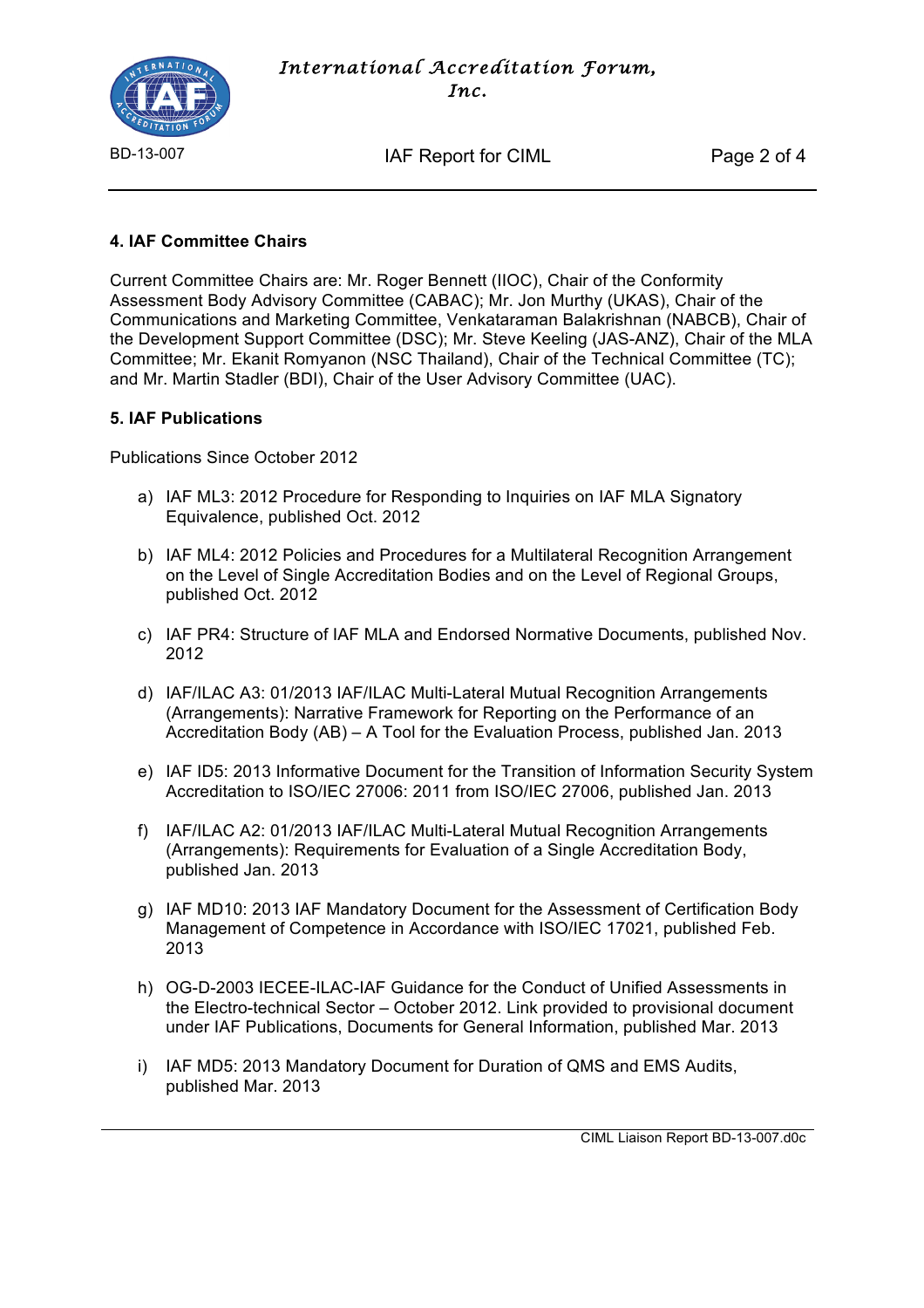

BD-13-007 **IAF Report for CIML** Page 3 of 4

- j) IAF MD11: 2013 Application of ISO/IEC 17021 for Audits of Integrated Management Systems (IMS), published Mar. 2013
- k) Certification Body Requirements Chain of Custody (PEFC ST 2003: 2012). Link provided under IAF Publications, Documents for General Information, published Mar. 2013
- l) IAF MD12: 2013 Assessment of Certification Activities for Cross-Frontier Accreditation, published Sept. 2013

## **6. Signing of Memoranda of Understanding**

**IAF, ILAC, and IEC** signed a revised MOU during the Annual Meetings in Rio, as did **IAF and ILAC.**

**IAF, ILAC and ISO** and **IAF, ILAC and UNIDO** are in the progress of renewing their MOUs.

Copies of Signed MOU's are available on the IAF website under Publications, Documents for General Information.

## **7. Joint IAF-ILAC Mid-Term Meetings – Frankfurt, Germany**

The 2013 Mid-Year meetings of IAF and ILAC were held in Frankfurt, Germany from the 27 April to 05 May 2013. The majority of Committees met during this time, with the exception of the Development Support Committee.

**New Strategic Plan** - The meetings included a two-day Strategic Planning Session of the Executive Committee to consider Members' input to future priorities for IAF. Results of the two-day session have been provided to all IAF Members, including Regional Groups, and MOU Partners for consideration in advance of the Seoul, where there will be a presentation during the IAF General Assembly regarding the proposed Strategic Directions and Actions, followed by a Question and Answer Session. Written input will then be sought following Seoul. The aim is to approve a revised Strategic Plan during the Annual Meetings in Bangkok, in October 2014.

**Draft Technical Committee Resolution** – One draft Technical Committee Resolution was produced for consideration at the IAF General Assembly in Seoul.

*The General Assembly, acting on the recommendation of the Technical Committee, resolved to endorse ISO/IEC TS 17021-3 Conformity Assessment – Requirements for bodies providing audit and certification of management systems – Part 3: Competence requirements for auditing and certification of quality management systems, as a normative document to be applied in conjunction with ISO/IEC 17021 for QMS. The deadline for conformance to ISO/IEC 17021-3 is two years from the date of publication*.